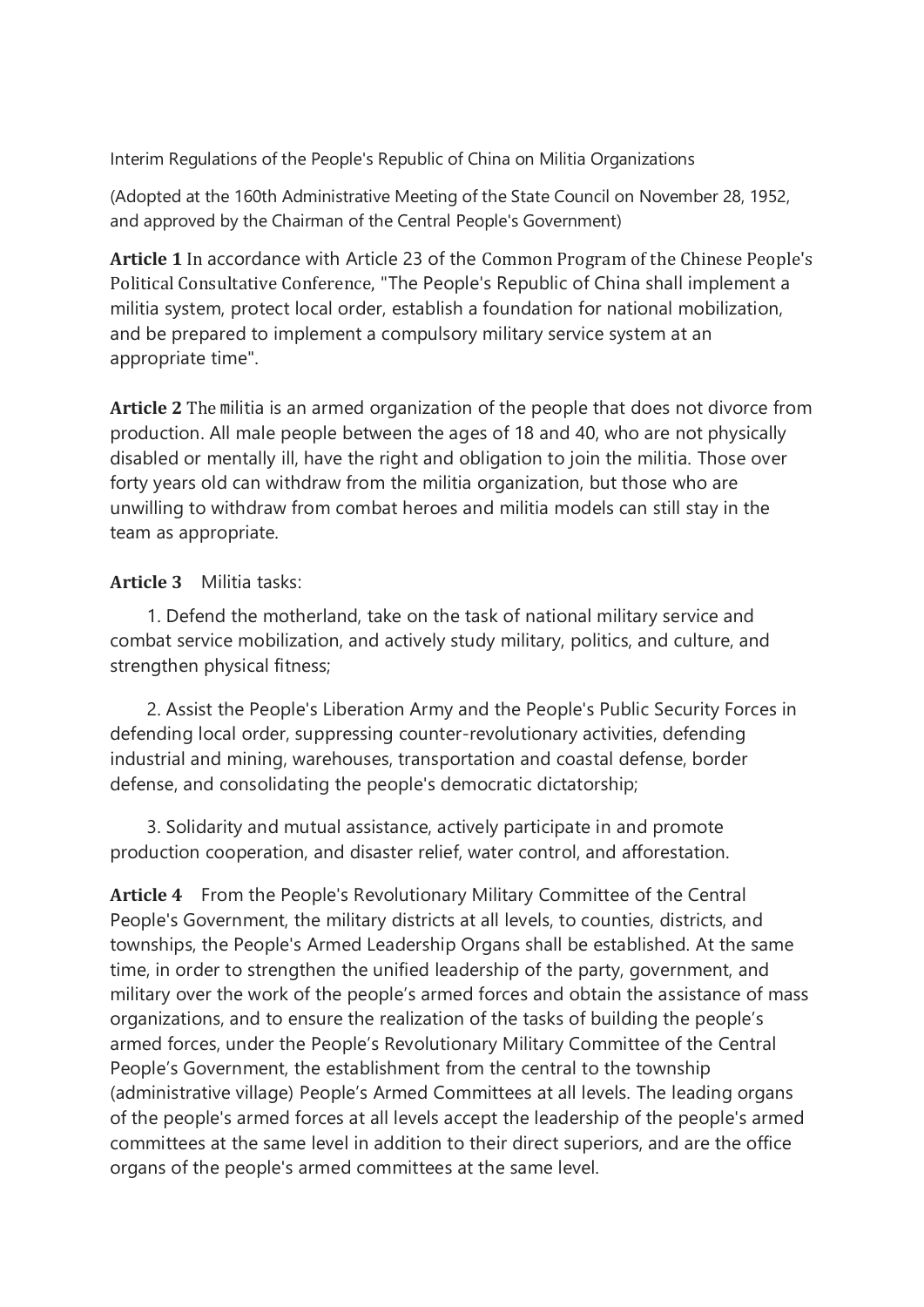## **Article 5** Organization:

 1. All townships (administrative villages) must establish a township (administrative village) militia team headquarters, which is the people's armed leadership organ of the township (administrative village), and establish a team leader and instructor who are not separated from production, and several deputy team leaders and deputy instructors, No one is separated from production.

 2. All members with 8 to 15 members shall be grouped into a small team (for those who are less than eight people due to special circumstances, they shall also be divided into a small team), two to five small teams shall be organized into one team, and two to five teams into a first squadron, there are one team leader and deputy team leader, one team leader and one deputy team leader. For example, if the militia of the whole township (administrative village) is less than five detachments, that is, no squadron is formed, and the team headquarters of the township (administrative village) are directly under the leadership.

 3. All squadrons, squadrons, squadrons, and township (administrative village) cadres are democratically elected by the members. The cadres below the squadron are approved by the District People's Armed Forces Department, and the township (administrative village) team cadres are approved and appointed by the County People's Armed Department. The term of office is one year and can be re-elected. If there is a need to re-elect for some reason, the re-election must be approved by the original approval authority.

 4. With the county as a unit, establish a militia backbone group based on the militia organization, strengthen training, and serve as the basis for military recruitment. All militiamen who are 18 to 25 years old, are politically pure, have a strong body, and have ample family labor, shall be incorporated into the militia group organization. Exemplary militia heroes and strong fellow soldiers who are over the prescribed age can also be incorporated into the basic militia organization under the principle of voluntary. The basic regiments are organized into squads, platoons, and companies based on the number of basic militias in the county and district people's armed forces, as well as regiments and battalions. The members of the militia basic regiment are under the command of the regiment and battalion headquarters during the centralized execution of tasks and centralized training. The usual education and training are still under the organization of the township (administrative village) team headquarters and do not deviate from the original militia organization.

## **Article 6** System:

 1. In areas where a general militia system has been implemented, a system of entering and leaving militias shall be established.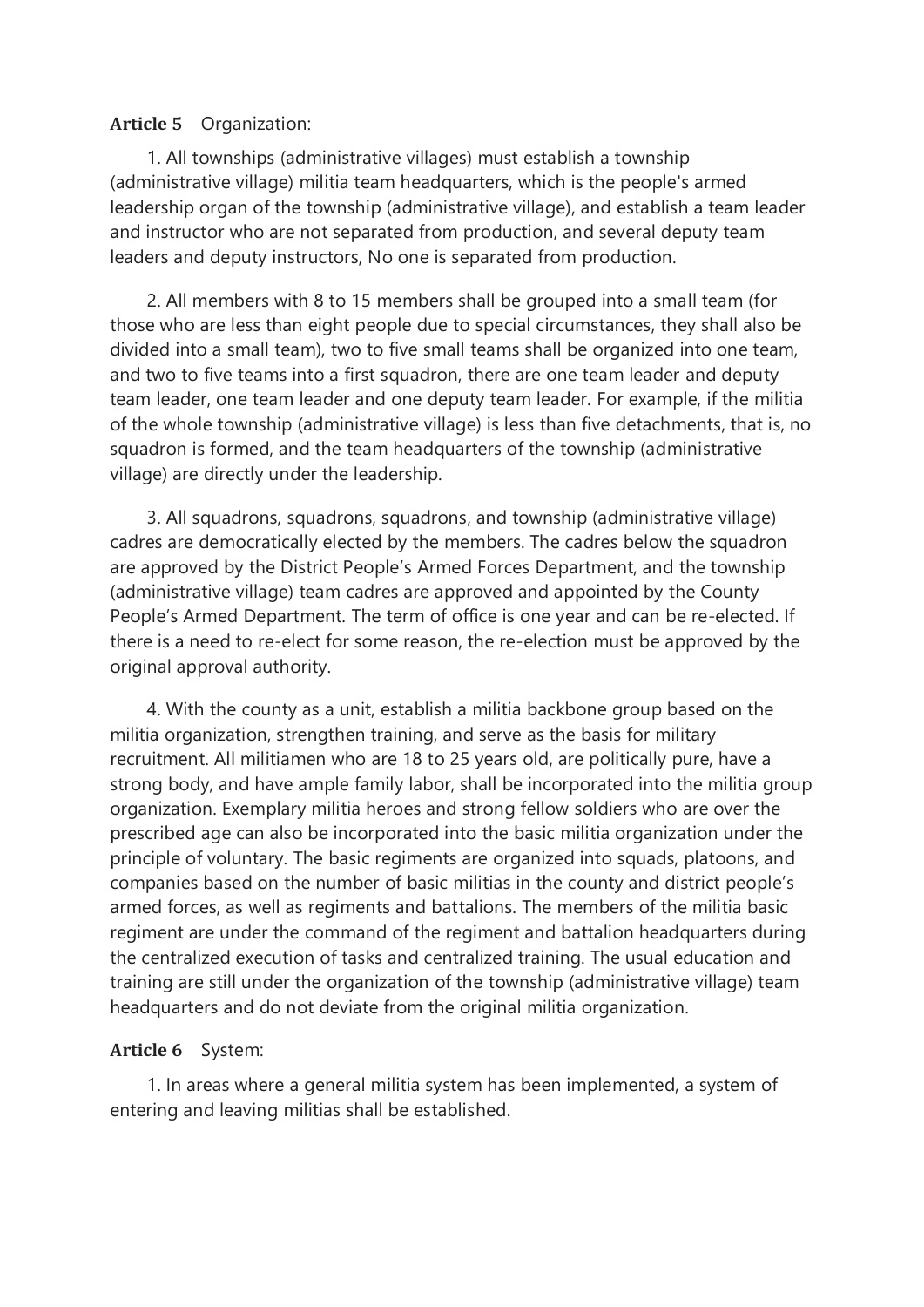2. Regular meetings of squads, units, squadrons and militia members of the township (administrative village) are held. Leading agencies at or above the county level may convene meetings of militia representatives according to work needs.

 3. Establish two training systems that are not divorced from production and temporarily deviated from production. However, the training and the time required for temporary out-of-production training must be approved by the provincial military district before proceeding.

 4. Establish personnel, weapons, and ammunition registration, statistical systems, and weapons and ammunition storage systems.

 5. Establish a review system for the militia. Based on specific conditions, each locality may conduct an annual review of the county or district militia team based on specific conditions, with the county or district as the unit; in peacetime, the militia leading agency sends personnel to the township (administrative village) to conduct irregular reviews.

**Article 7** People's armed organizations at all levels and their militias, in addition to being led by their superiors, shall accept the leadership of the people's government at the same level. When militiamen assist the People's Liberation Army and the public security forces in combat, suppress bandits, or perform other tasks, they shall accept the command of that force.

**Article 8** Those militiamen who are disabled or sacrificed due to their participation in wars and bandits must comply with the "Interim Regulations on Compensation for Civilian Workers' Injuries and Deaths" promulgated by the Ministry of Internal Affairs of the Central People's Government.

## **Article 9** Discipline:

 Those who obey orders, perform tasks, actively study, work hard to produce, abide by the people's government laws and mass discipline, and actively promote the people's government policies, safeguard the people's national laws and regulations, and have achieved remarkable results in the struggle against all phenomena that endanger policies and laws and disrupt mass discipline Those who disobey orders, violate laws and regulations, or undermine the discipline of the masses shall be punished separately according to the severity of the circumstances. In severe cases, they shall be handled by the people's government in addition to the enforcement of discipline.

**Article 10:** These regulations shall be implemented on the date of issuance. **Attached**:

 1. No militia organization shall be established in factories, mines, shops, public and private enterprises, etc.